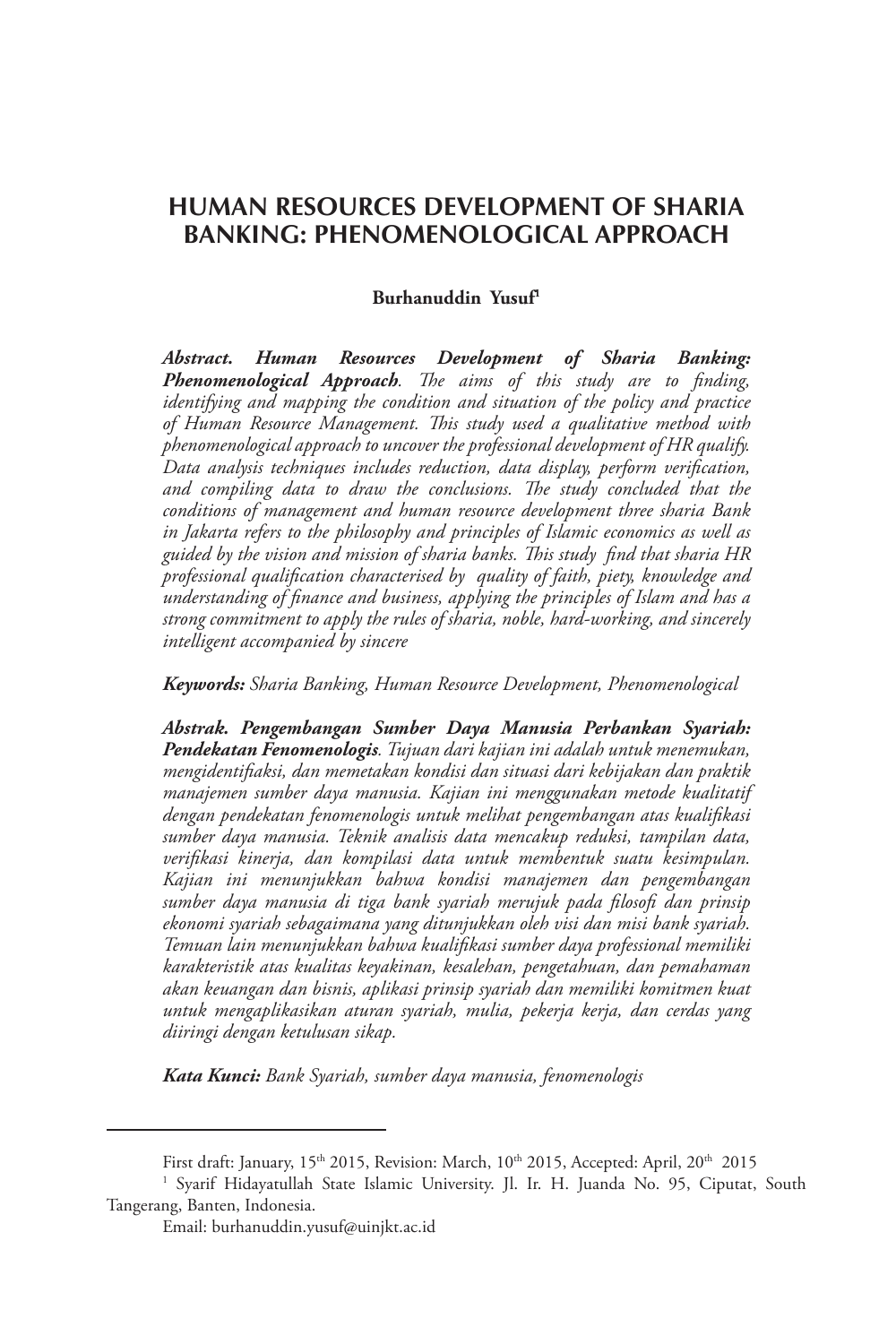#### **Introduction**

Nowadays, especially in the globalization era increasingly intense competition among companies, the more we realize the importance of human resource management and development of professionalism, including the Islamic banking industry in Indonesia. This paper is going to analyze the human resource development in three Islamic banks in Indonesia such as Bank of Muamalat, Bank of BNI Syariah, and Bank of Syariah Mandiri. In Indonesia, the development of Islamic banking system is developed base on dual banking system framework; this system is related with Indonesian Banking Architecture. On this system there is integration between Islamic banking and conventional banking to make a synergy cooperation to help the people for increasing the credit or financing for national productive sector.

The delopment of Islamic banking industry faced the tight competition, so the competency of human resources on Islamic banking must be improve. Until the 2014, the Islamic banking industry has 11 Islamic commercial banks, 23 Islamic banking unit, and 163 Islamic rural banks. Islamic banking industry has growing rapidly, but in the last year the growth of Islamic banking industry is decreasing.

The Islamic banking industry needs the qualified human resources which have multi-knowledge and multi-skills. The qualified human resources are needed by the Islamic banking industry to manage the banks to improve the profit of Islamic banking industry. The human resources in Islamic banks must to be creative and innovative to develop and modified the banking's product. The human resources in Islamic banking industry must to have the competency as an expertise in Islamic banking and finance, besides that must to understand the shariah contract, so he can modified the product that fulfill the shariah compliance. The Islamic human resources must be able to give a services and confince the sociecty that the Islamic banking product has suitable with Islamic ethics and principle. The human resources in Islamic banking industry must to have a competency in financial investement, banking, soft skills, and sharia. But this condition is rare in Islamic banking industry. This problem is established because the limitation of educational and training institution on Islamic banking.

The fact shows that almost the human resources on Islamic banks, especially at middle or top management is come from conventional banks. It predicted that almost 70 percent of Islamic banks employee today is come from conventional banks or from non-shariah economics education (Bank of Indonesia, 2012). So, the human resources fulfillment that has a complete competency must to do, either by qualitative or quantitative ways.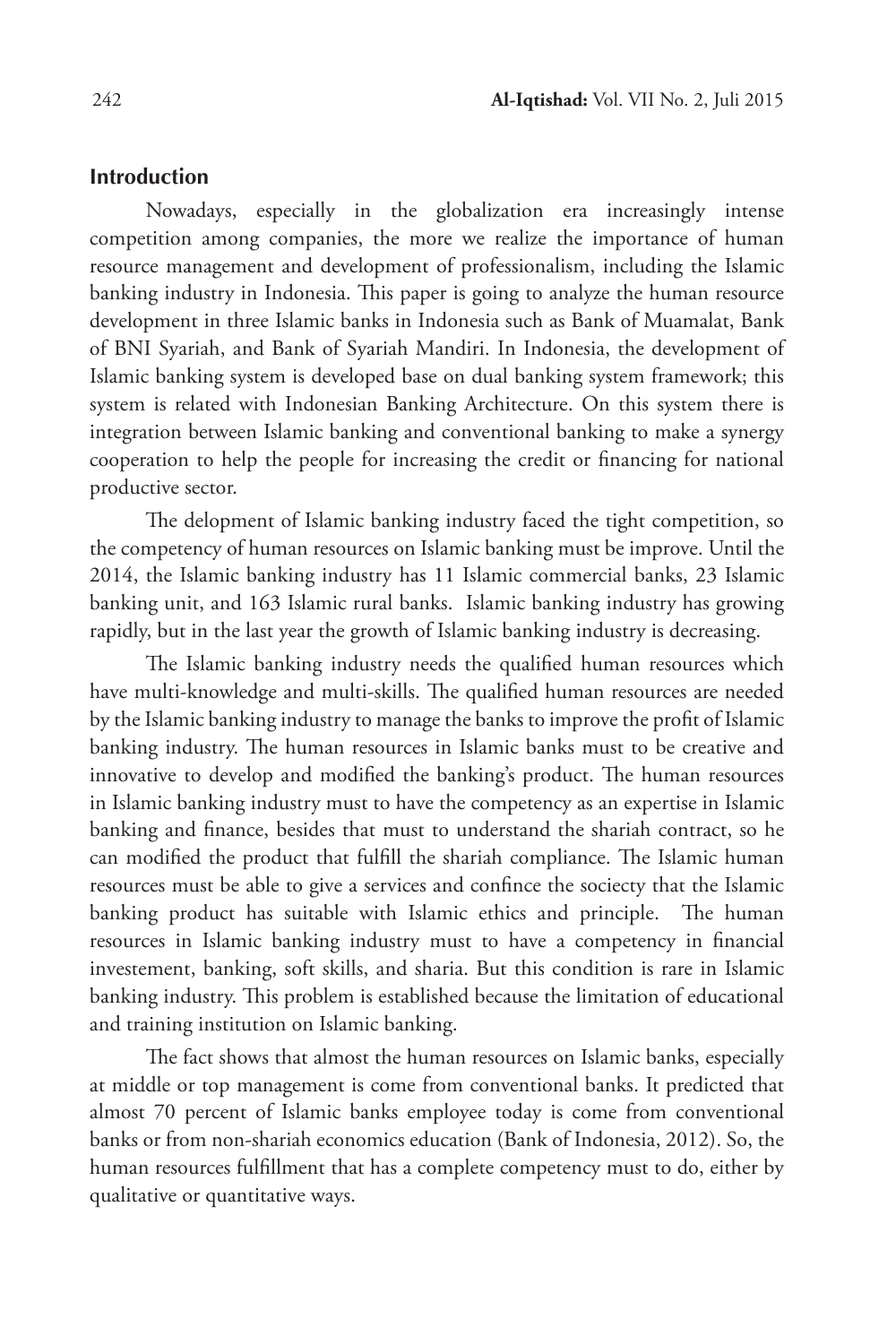Muhammad (2005) stated that the credibility and profesionalty of financial institution is developed if they have three elements, such as humanware, hardware, and software. Humanware is the persons that manage the institution started from highest level to the lowest level. The humanware must suitable either on quality side or quantity side. The hardware includes the production tools and physical equipment, such as machine, building, and the others. The software includes the non-physical things, such as procedure, system, and the others.

The development of human resources is concern with the activity and relationship control between the employes. They should show their optimal performance. The employes must to increase the competency and the technical skills to realize the goals that had been set in planning. The one thing that can be done to achieve it is by the human resources training.

According to the condition above, we can formulate the problem statements as follow: *first,* how is the situation and condition about the Islamic banking management in Indonesia? *Second,* how are the condition and the development of three Islamic banks in Jakarta? *Third,* how are the development's patterns on human resources development in three Islamic banks in Jakarta?

#### **Literature Review**

Islamic banking can be defined as a bank that operated based on profit sharing system that gives an advantage either for the society or the banks. The Islamic banking offers the justice in transactions, the ethical investment, and proposes the cooperative values and brotherhood in production, and avoids the speculative activities.

The human resources management is the empowerment, development, appraisal, the remuneration, and individual management of organization members or groups. Besides that, it also related with design and system implementation of planning, staffing, employee development, career management, performance's evaluation, employee compentation, and the good relationship in employee (Simamora, 2004).

Professionalism is based on the word of profession that has a meaning as a job based on skill and educated. Professionalism that the characters of professionals employee is a job, or title that must fulfill the certain qualification and personality (Komaruddin, 1994). On this research profession is job sector that based on educated skills, and certain personality such as honesty, loyalty, and the others. So, the professional human resources in Islamic business institution is a human resources that have a knowledge and skills in shariah, economics, and business practice.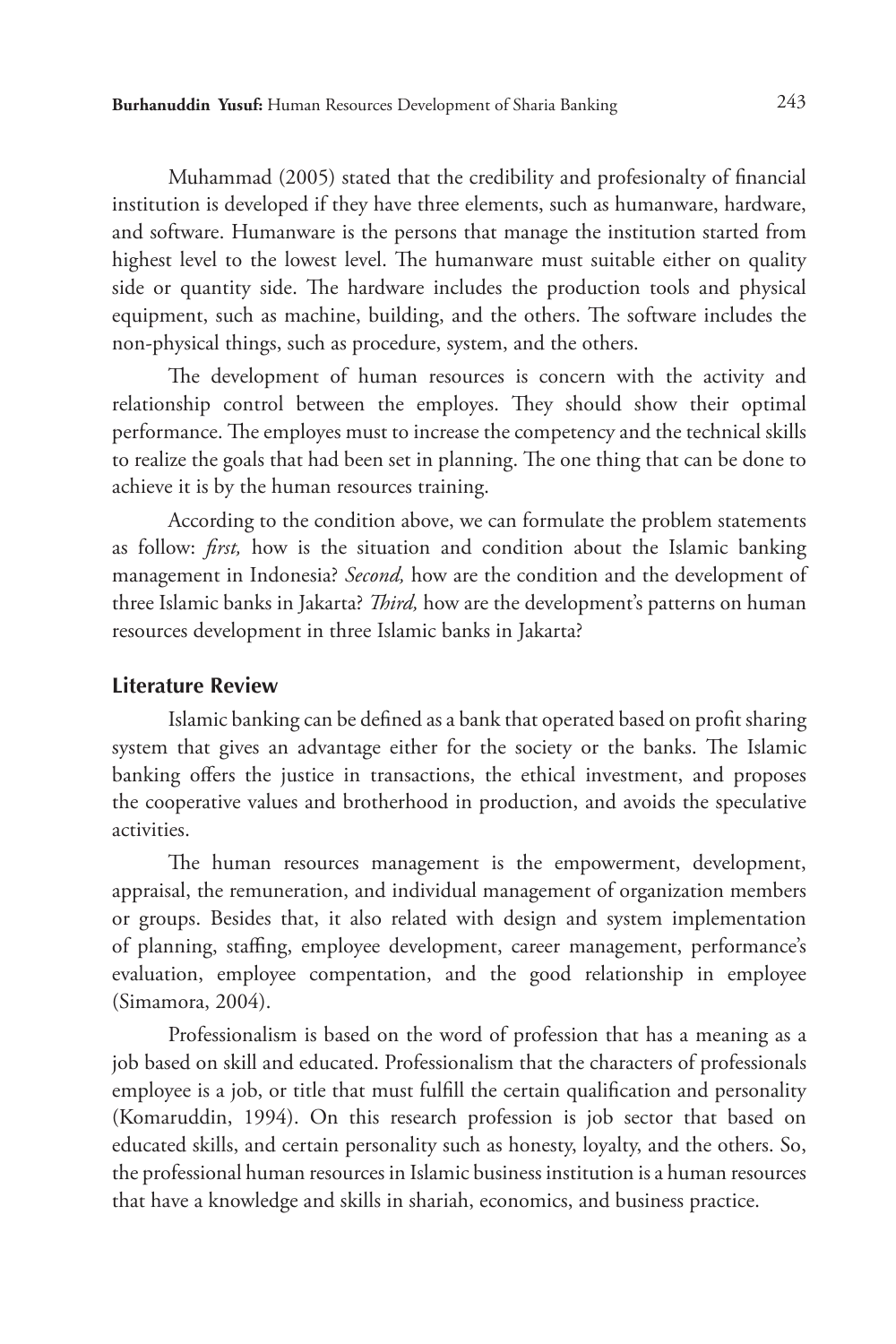The development of human resources in Islamic banking is something that they have to do. The first job is with the selection of the employee to fulfill the position. The development and training existence in Islamic banking is obligatory, this things in the way to increase the productive working culture. The professionalism of human resources in Islamic banking is something that very strategi to increase the customer's loyalty and to make an efficient production process in Islamic banking industry.

One fundamental ways to make Islamic banking becomes credible is must be supported with human resources that qualify, competence, and professional. Professional means that the person needs special knowledge and skills to do that job. Profesionality means that a practical values of competence skills to manage the organization and do the job with effective and efficient (Muhammad, 2005). Profesionality can be measured just from physical appreance, but the most important show by the real performance from the activities. The Islamic and professional human resources have the qualification and competency that expertise in economics, banking, finance, and shariah.

In Indonesia the human resources problems is very complex, there are several indicators that show this things, such as: *first,* the difference between human resources competency with market of worker. *Second,* the distribution of populations is not equal. *Third,* the growth of workers is larger than the job's vacancy. *Fourth,*  the asymmetric of public services need with the worker. *Fifth*, the market worker's information is not symectric. *Sixth*, the unemployment and poverty that makes a lower education and health.

There are several studies that have discussed about the human resources development. Eka Purwanda and Zaenal Muttaqien (2012) show the increasing Islamic human resources competency with the Islamic bank's leadership that visioner and adaptive. Muhammad (2003) show that the advantage of Islamic finance institution is determined by the credibel's human resources. We have an increasing empowerment strategy with the entrepreneurship and leadership empowerment in Islamic financial institution.

Siswanto (2012) conclude that to increase the advantage of Islamic bank's human resources is through the implementation of Qur'an-based human resources management. The result from this research is the implementation of Quran-based HRM and the employee satisfaction is positive. According to the Siswanto's research, this paper are going to show the human resources development problems using a phenomenological approach, so we expected that the increasing of human resources competency based on Quran can established the advantage of human resources Islamic banking.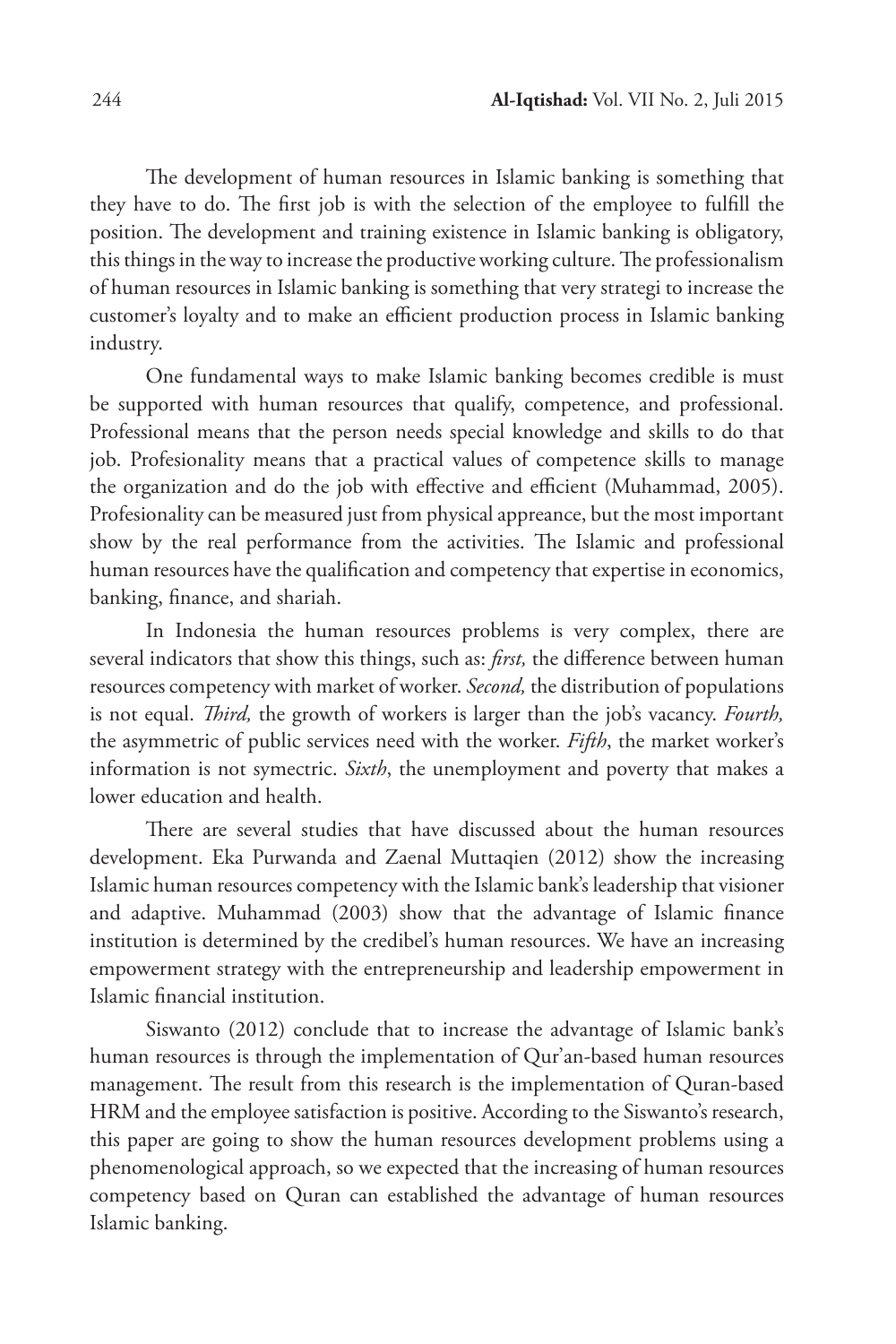Tri Wikaningrum (2011) had identified the policy and development practice of human resources in Islamic banking and the influence to company's performance. The quantitative descriptive variable is the policy and human resources development, attitude, selection, training, and performance evaluation. The result shiw that the practice of human resources management is still not optimal, the training is still not optimal, the evaluation performance that not oriented on employee development. This paper are going to anaylize the influence of practical and policy in human resources management with the company's performance and employee development. So this paper are going to show the human resources development condition in Indonesian Islamic banking industry.

#### **Methods**

The research method is using qualitative methods using the phenomenological approach. This approach is selected because the research is targeted to identifying and mapping the comprehensive perception of respondent according to human resources development at three Islamic banks in Jakarta. So, with this method we hope that we can get the comprehensive information about the research subject to analyze the human resources development program in Islamic banks.

There are several steps on this approach, such as (Husserl, 1982): the first step on this research is intentional analysis. The second step is doing the epoche. The third step is eidetic reduction. The fourth step is the researcher concluding the research result to answer the question about the form and practice of human resources development in Islamic banks. The research framework can be shown on Figure 1.



Figure 1. The Research Framework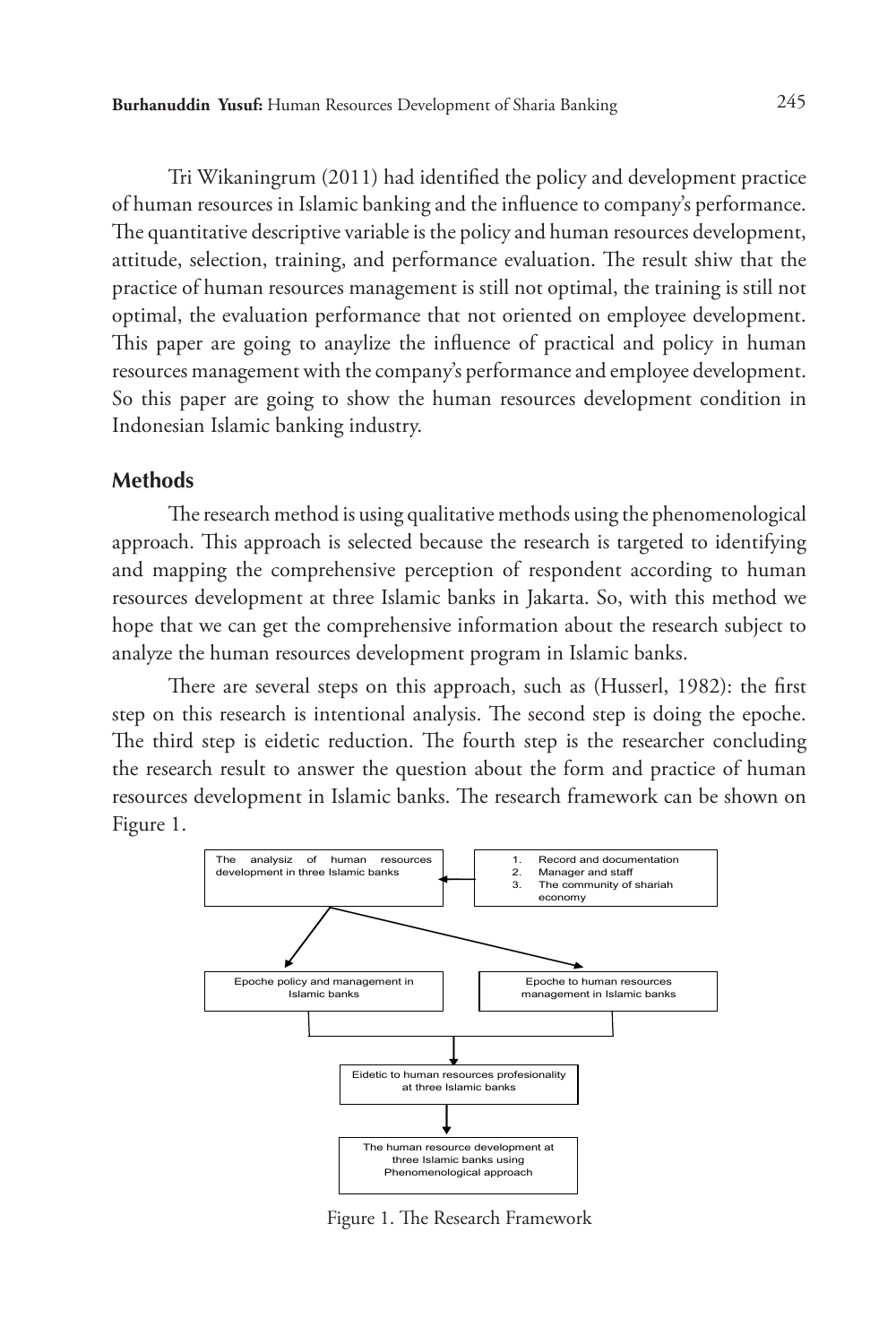The Phenomelogical is described as what the feeling of individual or group related with his perception and experience. The feeling that established is called as phenomena (Prianti, 2011). The data that used on this research is based on manager and staff at three Islamic banks, such as Bank of Muamalat, Bank of BNI Syariah, and Bank of Shariah Mandiri. Also the data come from the interview with Head of Islamic Bank Department at Bank of Indonesia. To get depth information, this research using focus group discussion in several bank locations.

Moleong (1989) explain that on analysis data process in general have three relatied activities, such as: the data reduction, the data show, and the data verification to make a conclusion. On data analysis, the researcher doing the data reduction, after that show and compile the relevant data. Next is the data verification to make a conclusion.

# **Discussion**

From the focus group discussion find there are several problems that need the solution, such as: *first,* the incomplete regulation for Islamic bank, this thing is become the problems so the Islamic banks can't operate optimally based on its characteristics. *Second* is the problem about the quality of human resources. *Third* is the problem about infrastructure.

Bank of BNI Syariah had recruitment for fresh graduate using professional hire institution. The human resources development based competency through recruitment process to all out performance, training, remuneration, and industrial relations. The target in human resources is maximizing the working culture, trust and brotherhood in all shariah employees. In Bank of Syariah Mandiri, the recruitmen process has three criteria, such as fresh graduate, professional employee for officer position, and management development program for fresh graduate. Every criterias has different competency according his job's position. The educational background can be varied, such as engineering, mathematics, economics, and the others. With the variation of educational background of course will be have an impact the competency's gap in understanding the banking product and operational.

Bank of BNI Syariah do the job evaluation every two until three years, this is suitable with business challenger. Besides that, also do the job analysis to see the suitableness job position with remuneration and assessment. The employee development's program is to make the trustworthy and brotherhood culture in working environment. The program and training is made based on the competency gap according the job's position. Standardized training curriculum is made based on the need on every job's position.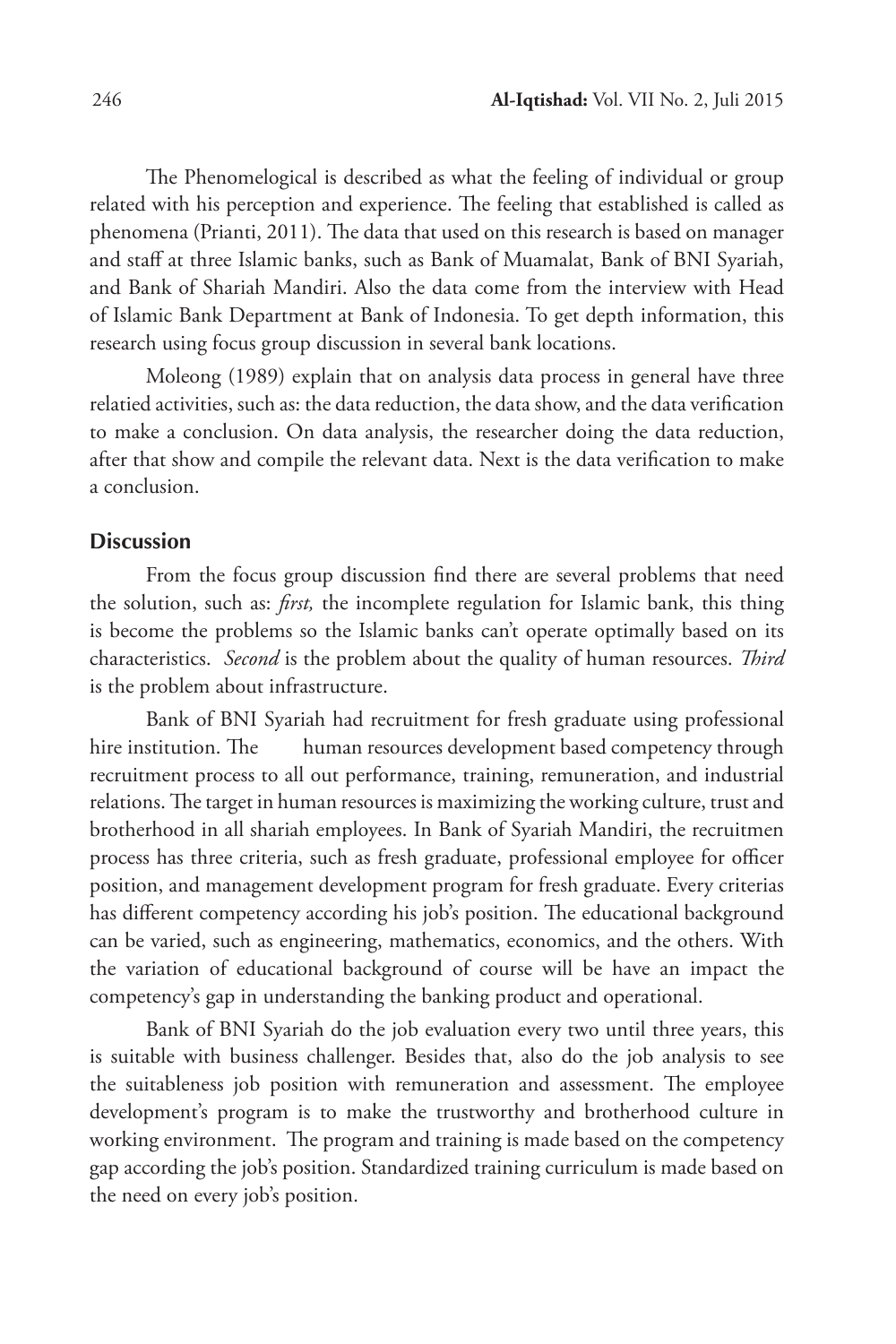Bank of BNI Syariah to do the evaluation for their employee is using performance appraisal evaluation. This method is using performance management system to increase the services and performance from Bank of BNI Syariah. This system is using the key performance indicator with computer system. The reason of application this system is to make an appraisal performance to be more accurate and can to go the effectivity of organization.

Bank of Shariah Mandiri doing the evaluation and revition through enhancement program, such as: certification program, public training, scholarship, and the others. The evaluation is supported by e-learning implementation that can be accessed by every employee. One form of evaluation program is assestment system in every level, such as middle management development program. If the employee can't pass the passing grade, so the employee must to involve the refreshment program. This refreshment program is doing every three month. Evaluation on this system is using the key performance indicator.

Bank of Muamalat Indonesia has fulfilled the officer need through his learning center in Muamalat Institute. The Muamalat Institute has doing the human resources quality that have a competency in Islamic banking practice, and also understand the shariah knowledge. The development of human resources is based on the organization needs and industry. The routine program in human resources development, such as: internal training, the periodical competency exam, the human resources development through MODP. So, it will create a new leader from internal organization.

From the discussion and interview we can make a several organization and human resources strategy that can be applied in Islamic bank, such as: *first,* realized the job analysis in every job's position either in head office or branch office. *Second,*  the cooperation with academic institution to fulfill the human resources need. *Third,*  the development and increase the human resources competency to fulfill the human resources need either in quality and quantity, so the banks can develop his business. *Fourth,* the development of human resources information shariah that based on competency.

The professional human resources at Islamic bank must to have the qualification and competency in economics, banking, and finance in one side, and combine it with the shariah knowledge. Because of that, the human resources at Islamic bank must to develop that competency.

The expertise of human resources will be developed in a good way, if they have the following criteria and type as follow: *first*, the shariah expertise that understand the economics, banking, and finance. *Second*, the economics, business, and finance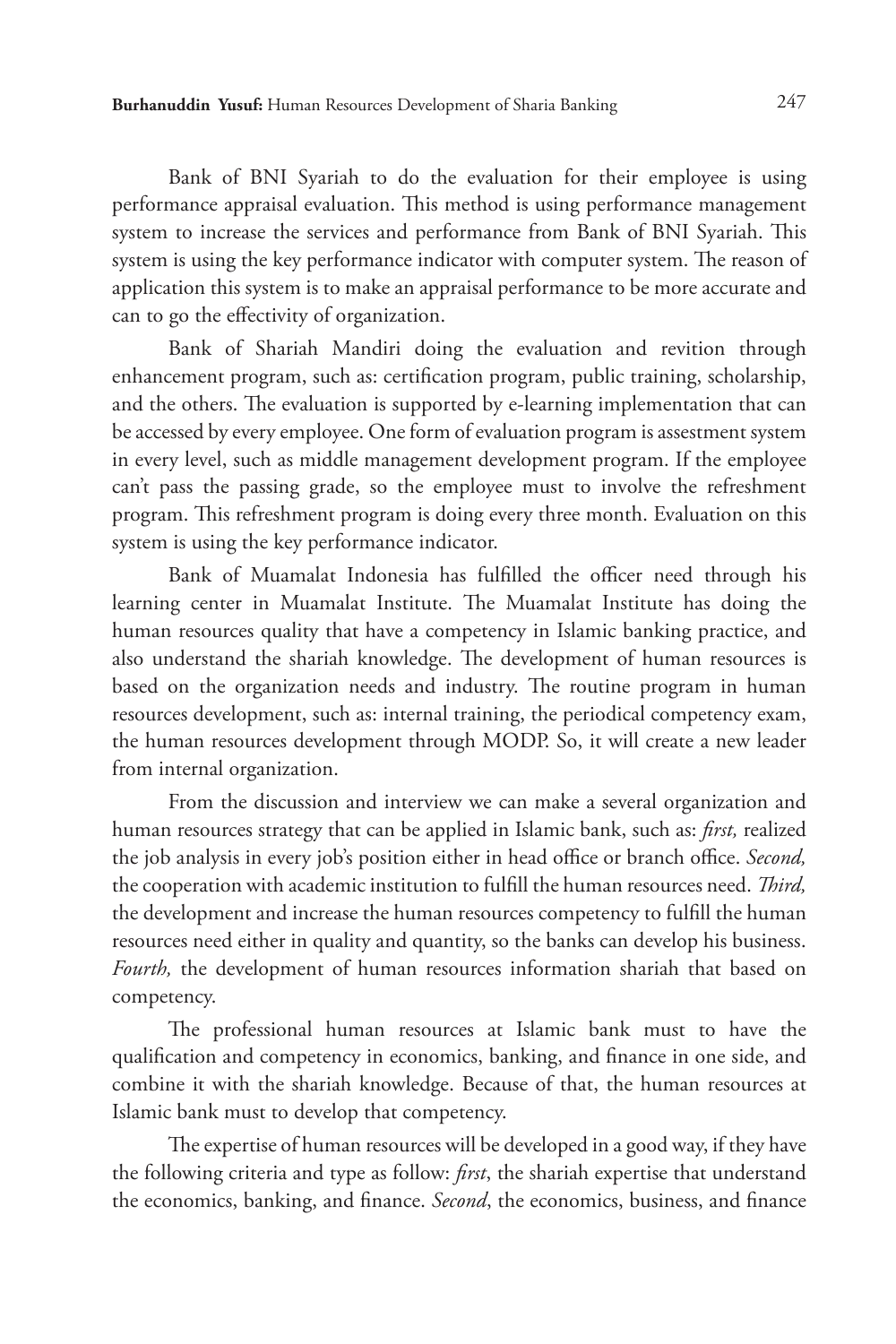expertise that understand the shariah knowledge. *Third,* the shariah, economics, banking and finance expertise.

According to Muhammad (2005), profesionality is an element key in Islamic bank's management. Nabi Muhammad SAW said "that Allah will be greatfull if one of you doing his job in a professional way" (HR. Baihaqi). The professional means that the individual will be in high motivation to finish their job in excellent result using the competency that he has.

There are several implications based on this research for Islamic banking industry, such as: *first*, should consider seriously and consequently the contribution of human resources studies to professionalism development. *Second,* give the chance to higher education institution to have managerial studies that can give a benefit to knowledge and practical development. *Third*, give a full attention with the human resources development condition at Islamic banks with the integrated framework of banking and shariah ethics. *Fourth*, do the cooperation between higher education instutiton and Islamic banking industry to develop the professional human resources.

Besides that, there are also several implications for regulator either for Bank of Indonesia or Financial Service Authority, such as: *first*, facilitate the policy that can support the human resources development at Islamic banking industry. *Second,*  facilitate to decrease the implementation trap of integration knowledge (such as shariah knowledge with banking and financial knowledger) in every Islamic bank. *Third,* support the sinergity between the higher education institutions with the Islamic banking industry.

For higher education institution have to do several systemic and continuity actions in a framework of: *first,* mapping, organizing, facilitating the students need from the beginning of study. *Second*, formulate and response the human resources problems in a framework of academical studies. *Third*, support the students to have a contribution research to answer the Islamic banking industry problems.

This research also has an implication to the government either ministry of national education and culture or ministry of religious affair to keep in touch with the development of human resources for Islamic banking and financial institution need. The support can be formulated as curriculum since the high school until the university, so the Islamic economics and finance can develop rapidly in society.

## **Conclusion**

This research find that the development and management from Islamic Banks has suitable with Islamic banking standars, because has fulfill the philosophy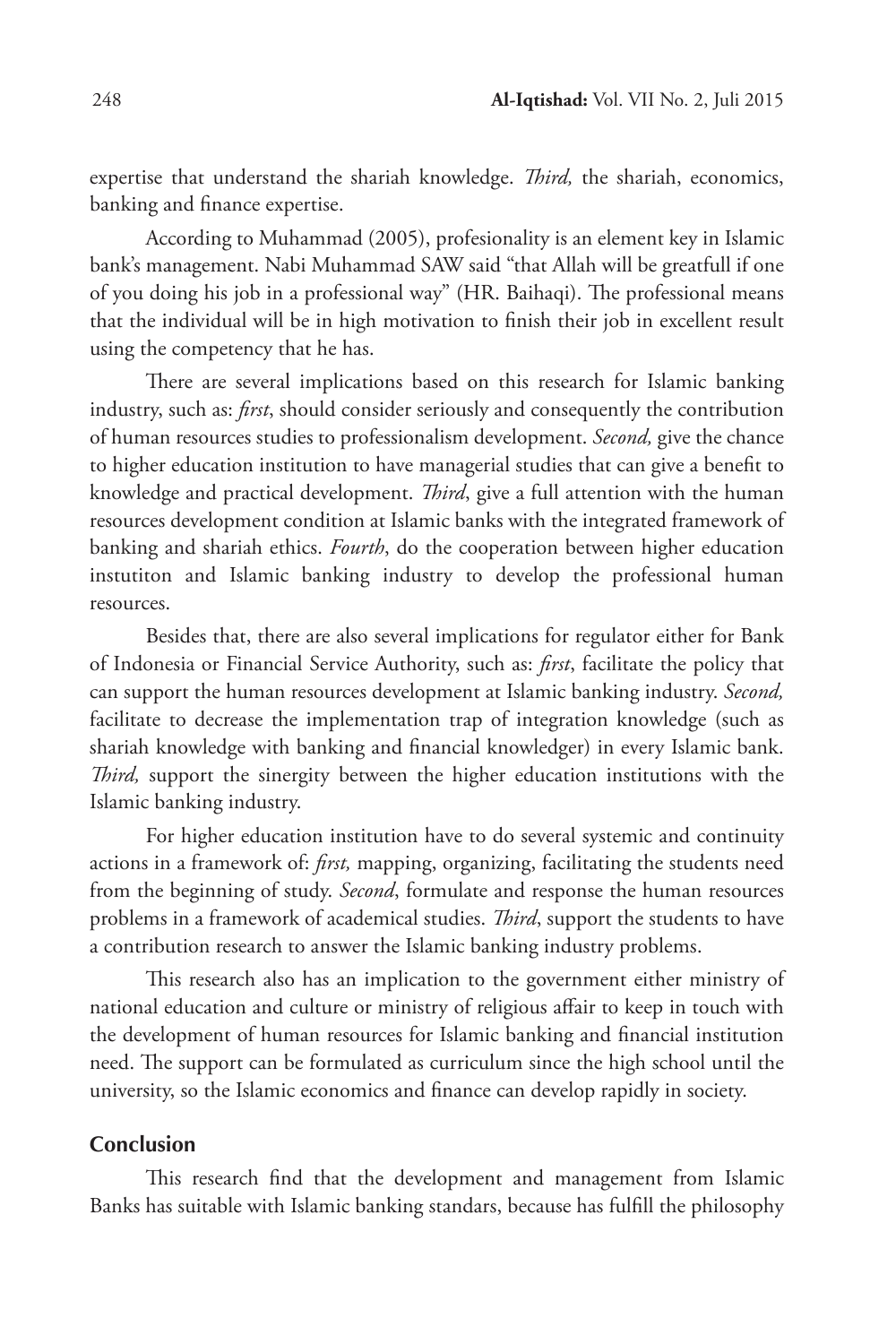of Islamic economics, legal standing, vision and mission, the development policy, strategic target, etc. Besides that, it had established the human resources department with the supporting action from Bank of Indonesia in every Islamic bank. The qualification of humas resources in Islamic bank is based on Al-Qu'ran and sunnah. The human resources had passed the professional selection, after that the employee has a chance to follow the training either the soft skills training or hard skills training to improve the competency. The recruitment have three important criteria, such as: fresh graduate for tecnichal position, experience employee for officer position, and management development program for fress graduate that can fulfill the officer position.

There are several actions for decreasing the difference in human resources qualification, such as: open rectruitment at the university, do the training and monitoring, the banking staff program, micro banking academy, etc. The development pattern of human resources in Islamic banks basically divided into two, such as: the professional qualification based on shariah side, and the professional qualification based on tha business and banking side. The evaluation model and human resources in Islamic banks has eight substantial elements and procedures, such as job evaluation, job analysis, spiritual side, learning center, e-learning, refreshment, enhancement program, and value foundation. On this model, employee is not only as a target but also has a subject to evaluation process and human resources development.

The professionalism of human resources development in Islamic bank is should be: *first,* always integrated and empowerment of human resources principle to support the basic action, systematic, and contextual in the way to increase the effectivity and efficiency in Islamic banks; *second*, Islamic banks and conventional banks is should be together to improve the strategic role in economy; *third,* the consistency to have their own identity as Islamic business entity.

### **References**

- Ahmed, S. 2009. *Islamic Banking Finance and Insurance: A Global View,* Kualalumpur: AS. Noordeen.
- Ali, S. & F. Faryal. 2013. *Islamic banking: Is the Confidence Level of Being an Islamic Banking Employee Better than Convention Banking Employee? An Exploratory Study Regarding Islamic Banking,* Journal of Business Studies Quarterly, Volume 4, Number 3, pp. 42-64
- Amirullah. 2008. *Perguruan Tinggi: Pusat Pengembangan SDM dan Transformasi Pemahaman Ekonomi dan Perbankan Syariah,* Jurnal Aplikasi Manajemen, Volume 6, Nomor 1, April 2008, pp. 45-60.

Antonio, M.S. 2001. *Bank Syariah: Dari Teori ke Praktik.* Jakarta: Gema Insani